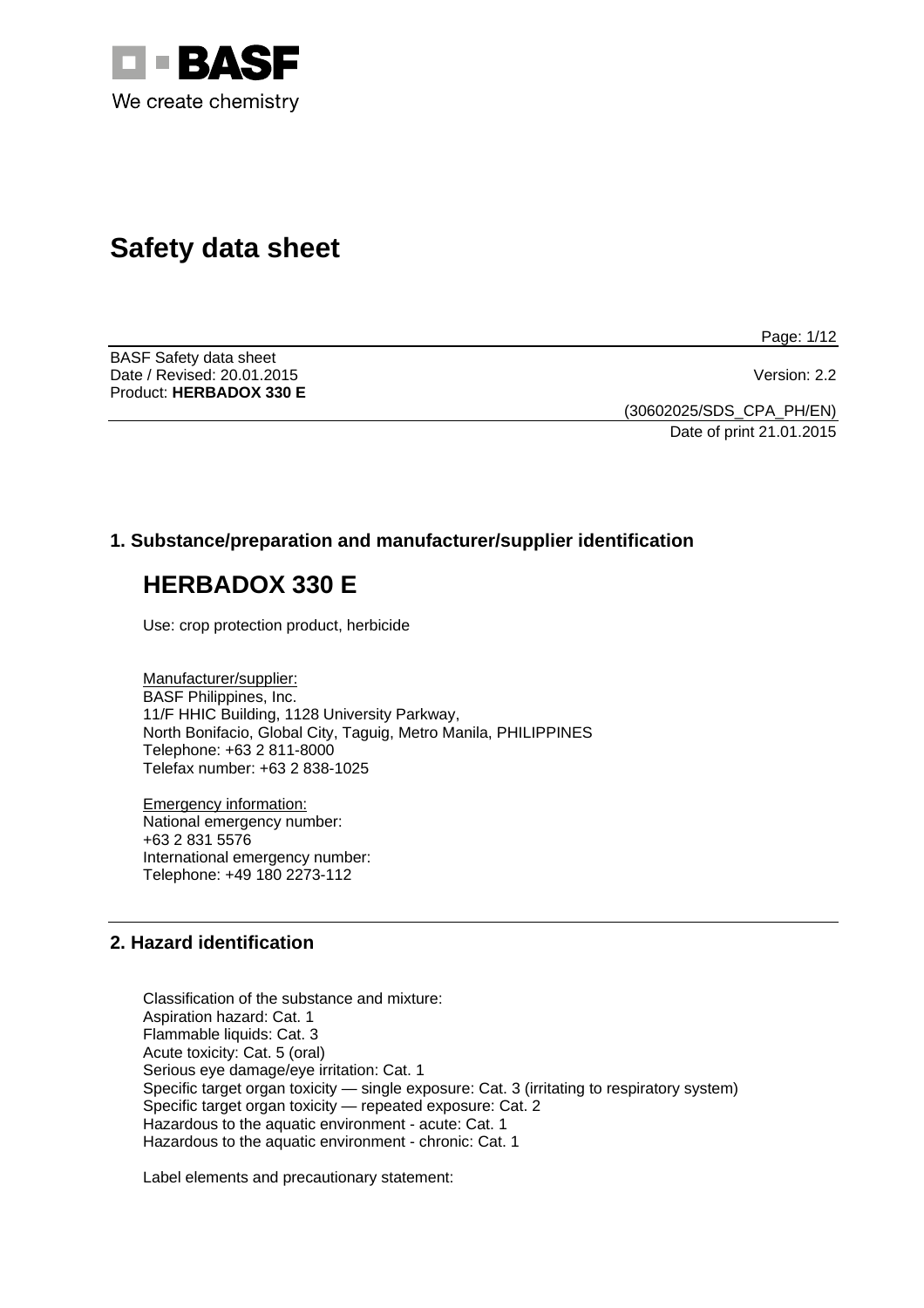Page: 2/12

BASF Safety data sheet Date / Revised: 20.01.2015 Version: 2.2 Product: **HERBADOX 330 E**

(30602025/SDS\_CPA\_PH/EN) Date of print 21.01.2015



Signal Word: **Danger** 

#### Hazard Statement:

Flammable liquid and vapour. Causes serious eye damage. May be harmful if swallowed. May be fatal if swallowed and enters airways. May cause damage to organs through prolonged or repeated exposure. May cause respiratory irritation. Very toxic to aquatic life. Very toxic to aquatic life with long lasting effects.

#### Precautionary Statement:

If medical advice is needed, have product container or label at hand. Keep out of reach of children.

#### Precautionary Statements (Prevention):

Keep away from heat, hot surfaces, sparks, open flames and other ignition sources. No smoking. Do not breathe mist. Wear protective gloves and eye/face protection. Keep container tightly closed. Ground/bond container and receiving equipment. Use explosion-proof electrical/ventilating/lighting/equipment. Use only non-sparking tools. Take precautionary measures against static discharge. Use only outdoors or in a well-ventilated area.

#### Precautionary Statements (Response):

IF SWALLOWED: Immediately call a POISON CENTER or doctor/physician. IF IN EYES: Rinse cautiously with water for several minutes. Remove contact lenses, if present and easy to do. Continue rinsing. Do NOT induce vomiting. In case of fire: Use water spray, dry powder, foam or carbon dioxide for extinction. IF ON SKIN (or hair): Take off immediately all contaminated clothing. Rinse skin with water/shower. IF INHALED: Remove person to fresh air and keep comfortable for breathing. Get medical advice/attention if you feel unwell. Collect spillage.

Precautionary Statements (Storage): Store in a well-ventilated place. Keep container tightly closed. Store locked up.

Precautionary Statements (Disposal): Dispose of contents/container to hazardous or special waste collection point.

Other hazards which do not result in classification: See section 12 - Results of PBT and vPvB assessment. If applicable information is provided in this section on other hazards which do not result in classification but which may contribute to the overall hazards of the substance or mixture.

#### **3. Composition/information on ingredients**

#### **Chemical nature**

crop protection product, herbicide, Emulsifiable concentrate (EC)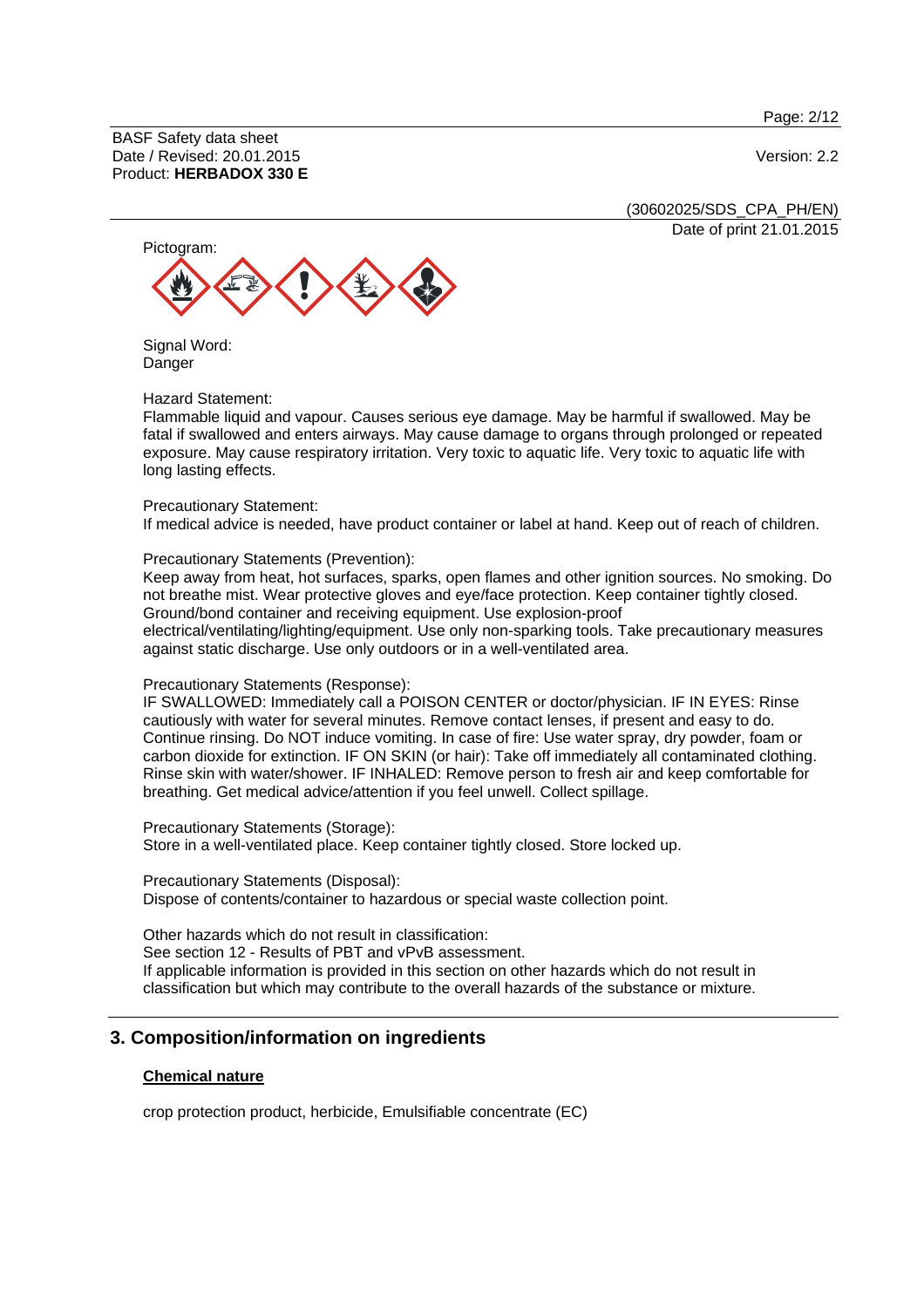Page: 3/12

BASF Safety data sheet Date / Revised: 20.01.2015 Version: 2.2 Product: **HERBADOX 330 E**

## (30602025/SDS\_CPA\_PH/EN) Date of print 21.01.2015

#### Hazardous ingredients

| pendimethalin | Content (W/W): 33.7 %<br>CAS Number: 40487-42-1 | Acute Tox.: Cat. 5 (oral)<br>Skin Sens.: Cat. 1B<br>Aquatic Acute: Cat. 1<br>Aquatic Chronic: Cat. 1 |  |
|---------------|-------------------------------------------------|------------------------------------------------------------------------------------------------------|--|
| xylene        | Content (W/W): $< 60 %$                         | Asp. Tox.: Cat. 1                                                                                    |  |

Flam. Liq.: Cat. 3 Acute Tox.: Cat. 5 (Inhalation - vapour) Acute Tox.: Cat. 5 (oral) Skin Corr./Irrit.: Cat. 2 Eye Dam./Irrit.: Cat. 2B STOT SE: Cat. 3 (irr. to respiratory syst.) STOT RE (Auditory organ): Cat. 2 Aquatic Acute: Cat. 2 Aquatic Chronic: Cat. 3

calciumdodecylbenzenesulfonate Content (W/W):  $< 5 \%$ CAS Number: 26264-06-2

CAS Number: 1330-20-7

Solvent naphtha (petroleum), light arom. Content (W/W):  $<$  3 % CAS Number: 64742-95-6

Skin Corr./Irrit.: Cat. 2 Eye Dam./Irrit.: Cat. 1

Asp. Tox.: Cat. 1 Flam. Liq.: Cat. 1 Skin Corr./Irrit.: Cat. 2 STOT SE: Cat. 3 (drowsiness and dizziness) Aquatic Acute: Cat. 2 Aquatic Chronic: Cat. 2

#### **4. First-Aid Measures**

General advice:

First aid personnel should pay attention to their own safety. If the patient is likely to become unconscious, place and transport in stable sideways position (recovery position). Immediately remove contaminated clothing.

If inhaled:

Keep patient calm, remove to fresh air, seek medical attention. Immediately administer a corticosteroid from a controlled/metered dose inhaler.

On skin contact:

Immediately wash thoroughly with plenty of water, apply sterile dressings, consult a skin specialist.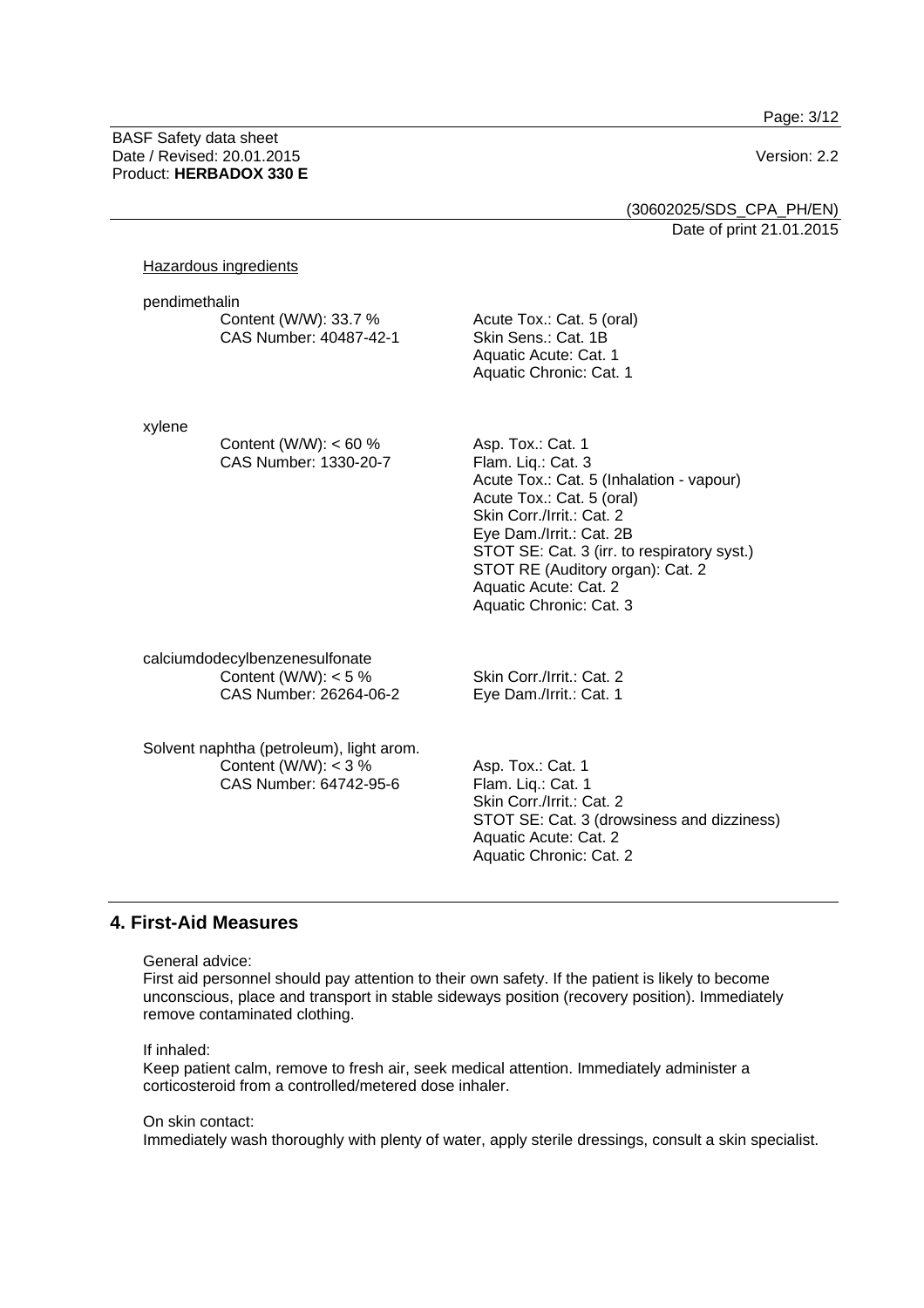Page: 4/12

BASF Safety data sheet Date / Revised: 20.01.2015 Version: 2.2 Product: **HERBADOX 330 E**

(30602025/SDS\_CPA\_PH/EN) Date of print 21.01.2015

On contact with eyes:

Immediately wash affected eyes for at least 15 minutes under running water with eyelids held open, consult an eye specialist.

On ingestion:

Immediately rinse mouth and then drink 200-300 ml of water, seek medical attention. Do not induce vomiting due to aspiration hazard.

Note to physician:

Symptoms: The most important known symptoms and effects are described in the labelling (see section 2) and/or in section 11., Further important symptoms and effects are so far not known. Treatment: Treat according to symptoms (decontamination, vital functions), no known specific antidote.

### **5. Fire-Fighting Measures**

Suitable extinguishing media: water spray, carbon dioxide, foam, dry powder

Specific hazards: carbon monoxide, carbon dioxide, nitrogen oxides The substances/groups of substances mentioned can be released in case of fire.

Special protective equipment:

Wear self-contained breathing apparatus and chemical-protective clothing.

Further information:

Collect contaminated extinguishing water separately, do not allow to reach sewage or effluent systems. Dispose of fire debris and contaminated extinguishing water in accordance with official regulations. In case of fire and/or explosion do not breathe fumes. Keep containers cool by spraying with water if exposed to fire.

#### **6. Accidental Release Measures**

Personal precautions:

Do not breathe vapour/spray. Use personal protective clothing. Avoid contact with the skin, eyes and clothing.

Environmental precautions: Do not discharge into the subsoil/soil. Do not discharge into drains/surface waters/groundwater.

Methods for cleaning up or taking up:

For small amounts: Pick up with suitable absorbent material (e.g. sand, sawdust, general-purpose binder, kieselguhr).

For large amounts: Dike spillage. Pump off product.

Dispose of absorbed material in accordance with regulations. Collect waste in suitable containers, which can be labeled and sealed. Clean contaminated floors and objects thoroughly with water and detergents, observing environmental regulations.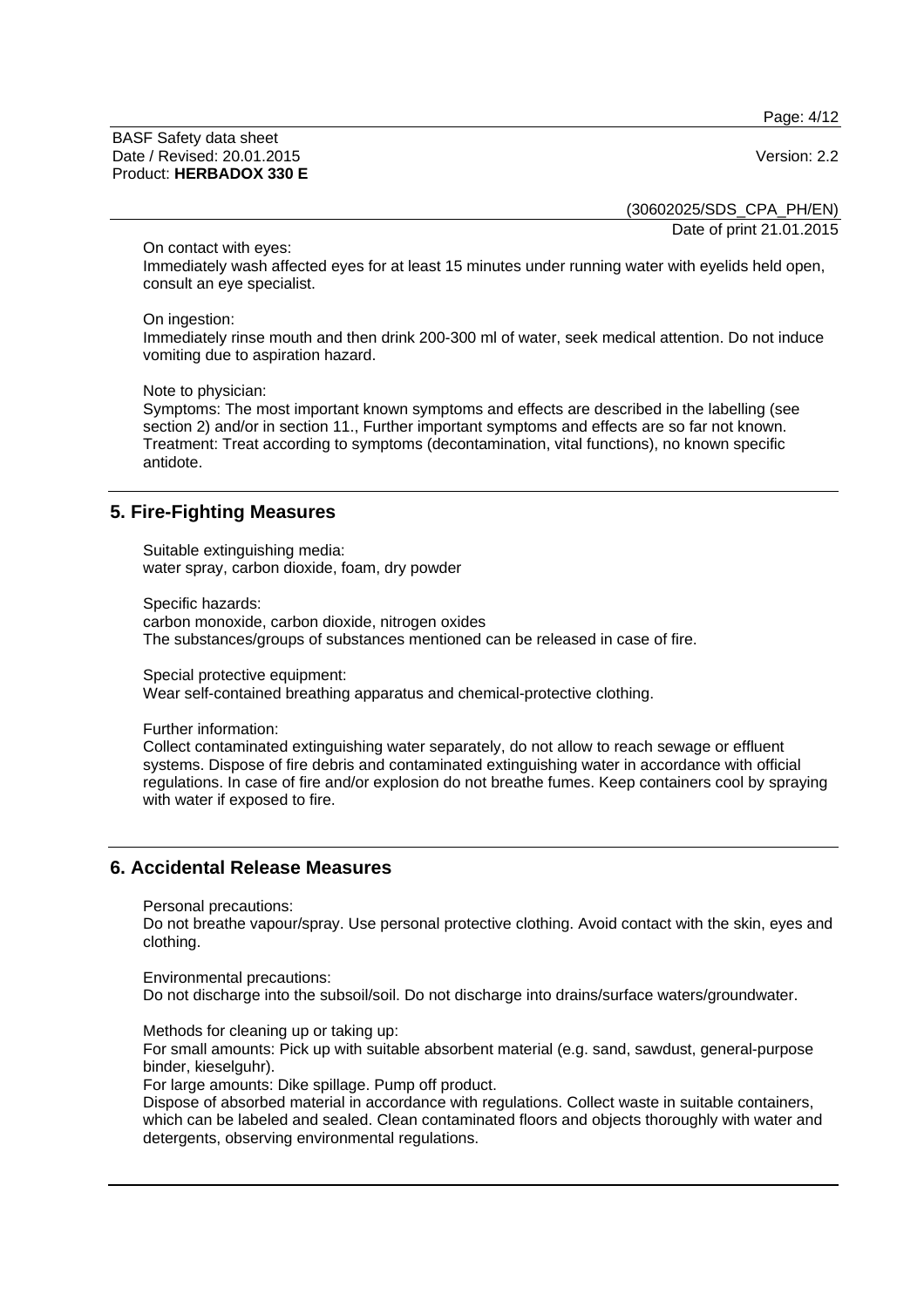Page: 5/12

BASF Safety data sheet Date / Revised: 20.01.2015 Version: 2.2 Product: **HERBADOX 330 E**

(30602025/SDS\_CPA\_PH/EN) Date of print 21.01.2015

### **7. Handling and Storage**

#### **Handling**

No special measures necessary if stored and handled correctly. Ensure thorough ventilation of stores and work areas. When using do not eat, drink or smoke. Hands and/or face should be washed before breaks and at the end of the shift.

Protection against fire and explosion: Vapours may form ignitable mixture with air. Prevent electrostatic charge - sources of ignition should be kept well clear - fire extinguishers should be kept handy.

#### Storage

Segregate from foods and animal feeds. Further information on storage conditions: Keep away from heat. Protect from direct sunlight.

Storage stability: Storage duration: 24 Months

Protect from temperatures below: 5 °C The product can crystallize below the limit temperature. Protect from temperatures above: 40 °C Changes in the properties of the product may occur if substance/product is stored above indicated temperature for extended periods of time.

# **8. Exposure controls and personal protection**

Components with occupational exposure limits

xylene, 1330-20-7;

 TWA value 100 ppm (ACGIHTLV) STEL value 150 ppm (ACGIHTLV) TWA value 0.1 mg/m3 (OEL (PH)) (OEL (PH)) Included in the regulation, but with no data values - See the regulation for further details

#### Personal protective equipment

Respiratory protection:

Suitable respiratory protection for higher concentrations or long-term effect: Combination filter for gases/vapours of organic, inorganic, acid inorganic and alkaline compounds (e.g. EN 14387 Type ABEK).

Hand protection:

Suitable chemical resistant safety gloves (EN 374) also with prolonged, direct contact (Recommended: Protective index 6, corresponding > 480 minutes of permeation time according to EN 374): E.g. nitrile rubber (0.4 mm), chloroprene rubber (0.5 mm), butyl rubber (0.7 mm) etc.

Eye protection: Tightly fitting safety goggles (splash goggles) (e.g. EN 166)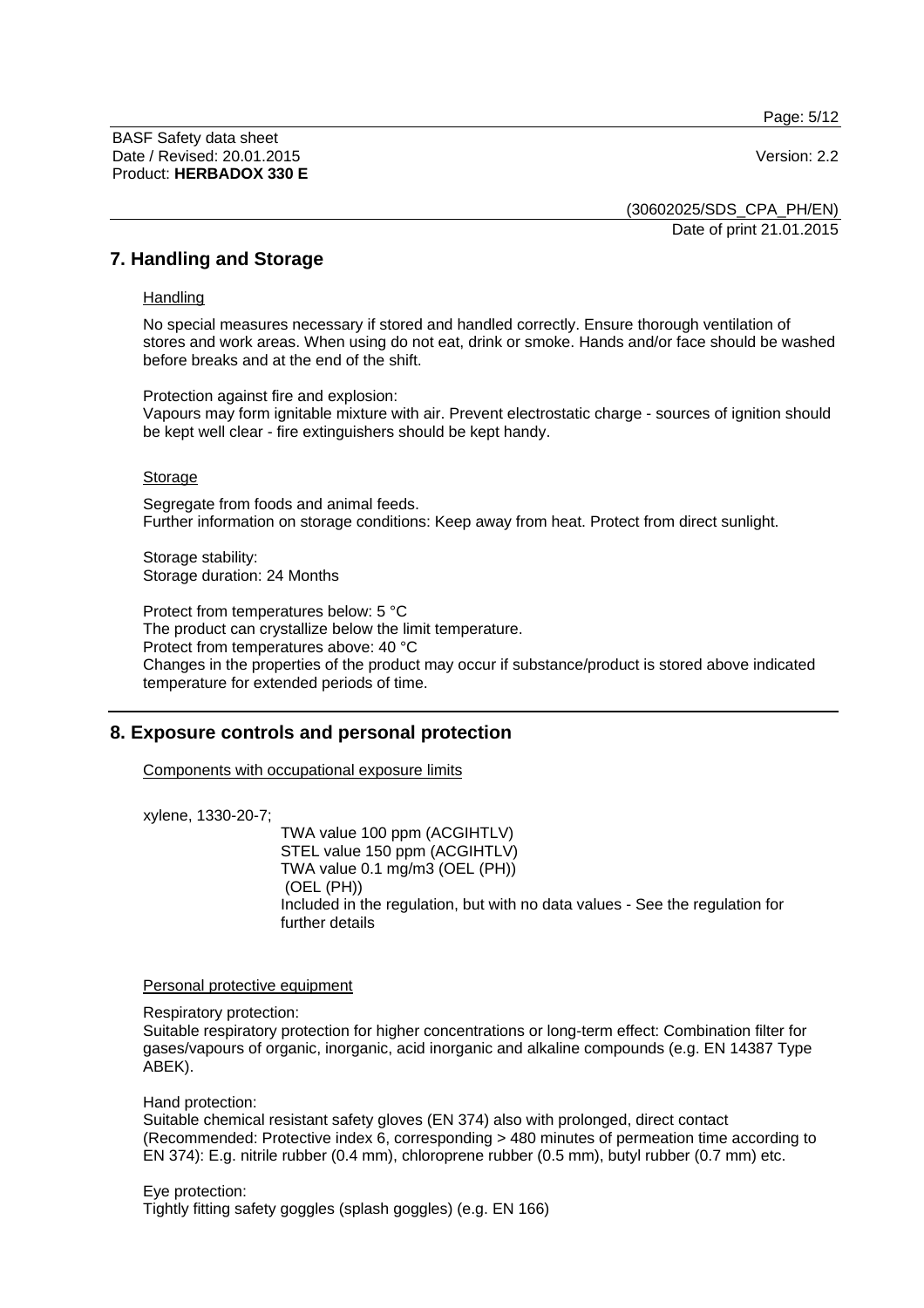Page: 6/12

BASF Safety data sheet Date / Revised: 20.01.2015 Version: 2.2 Product: **HERBADOX 330 E**

(30602025/SDS\_CPA\_PH/EN) Date of print 21.01.2015

Body protection:

Body protection must be chosen depending on activity and possible exposure, e.g. apron, protecting boots, chemical-protection suit (according to EN 14605 in case of splashes or EN ISO 13982 in case of dust).

General safety and hygiene measures:

The statements on personal protective equipment in the instructions for use apply when handling crop-protection agents in final-consumer packing. Wearing of closed work clothing is recommended. Store work clothing separately. Keep away from food, drink and animal feeding stuffs.

# **9. Physical and Chemical Properties**

| Form:<br>Colour:<br>Odour:<br>Odour threshold:                                                                              | liquid<br>red-brown<br>aromatic, of the solvent contained in the product<br>Not determined since harmful by inhalation. |                                                       |  |
|-----------------------------------------------------------------------------------------------------------------------------|-------------------------------------------------------------------------------------------------------------------------|-------------------------------------------------------|--|
| pH value:                                                                                                                   | approx. $5 - 7$<br>(CIPAC standard water D, 1 %(m),<br>approx. 20 °C)                                                   |                                                       |  |
| crystallization range:<br>Boiling range:                                                                                    | $<$ -5 °C<br>approx. 137 - 140 °C<br>Information applies to the solvent.                                                |                                                       |  |
| Flash point:                                                                                                                | 32 °C                                                                                                                   |                                                       |  |
| Evaporation rate:                                                                                                           | not applicable                                                                                                          |                                                       |  |
| Flammability (solid/gas): not highly flammable<br>Lower explosion limit:<br>Upper explosion limit:<br>Ignition temperature: | 1 %(V)<br>$7\%$ (V)<br>approx. 375 °C                                                                                   | (Regulation 440/2008/EC,<br>A.15)                     |  |
| Explosion hazard:                                                                                                           | Thermal decomposition: 210 - 320 °C, 820 kJ/kg<br>not explosive                                                         | (DSC (OECD 113))<br>(Regulation 440/2008/EC,<br>A.14) |  |
| Fire promoting properties:                                                                                                  | not fire-propagating                                                                                                    | (Regulation 440/2008/EC,<br>A.21)                     |  |
| Vapour pressure:                                                                                                            | approx. 10.6 hPa<br>(25 °C)<br>Information applies to the solvent.                                                      |                                                       |  |
| Density:                                                                                                                    | approx. 0.97 g/cm3<br>(approx. 20 $°C$ )                                                                                |                                                       |  |
| Relative vapour density (air):                                                                                              | not applicable                                                                                                          |                                                       |  |
| Solubility in water:                                                                                                        | emulsifiable                                                                                                            |                                                       |  |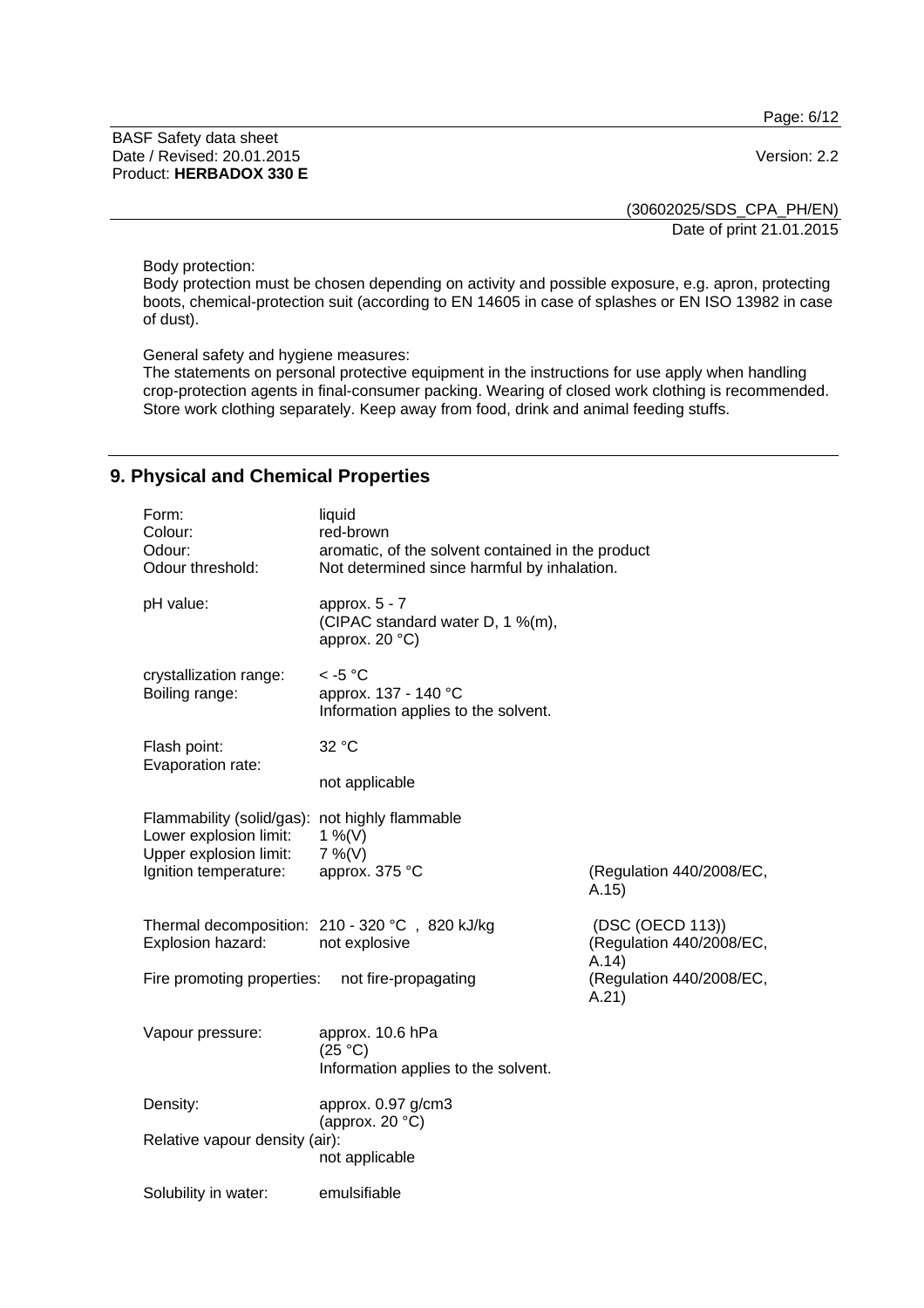Page: 7/12

BASF Safety data sheet Date / Revised: 20.01.2015 Version: 2.2 Product: **HERBADOX 330 E**

(30602025/SDS\_CPA\_PH/EN)

Date of print 21.01.2015

Partitioning coefficient n-octanol/water (log Pow): not applicable

Viscosity, kinematic: approx. 1 mm2/s (approx. 40 °C)

Other Information:

If necessary, information on other physical and chemical parameters is indicated in this section.

# **10. Stability and Reactivity**

Conditions to avoid: See MSDS section 7 - Handling and storage.

Thermal decomposition: 210 - 320 °C, 820 kJ/kg (DSC (OECD 113))

Substances to avoid: strong oxidizing agents, strong bases, strong acids

Hazardous reactions: No hazardous reactions if stored and handled as prescribed/indicated.

Hazardous decomposition products: No hazardous decomposition products if stored and handled as prescribed/indicated.

# **11. Toxicological Information**

#### **Acute toxicity**

Assessment of acute toxicity: The product has not been tested. The statement has been derived from substances/products of a similar structure or composition.

Of low toxicity after single ingestion. Virtually nontoxic by inhalation. Virtually nontoxic after a single skin contact.

Experimental/calculated data: LD50 rat (oral): 3,366 mg/kg

LC50 rat (by inhalation):  $> 9.38$  mg/l 4 h An aerosol was tested.

LD50 rat (dermal): > 2,000 mg/kg No mortality was observed.

#### **Irritation**

Assessment of irritating effects:

The product has not been tested. The statement has been derived from substances/products of a similar structure or composition.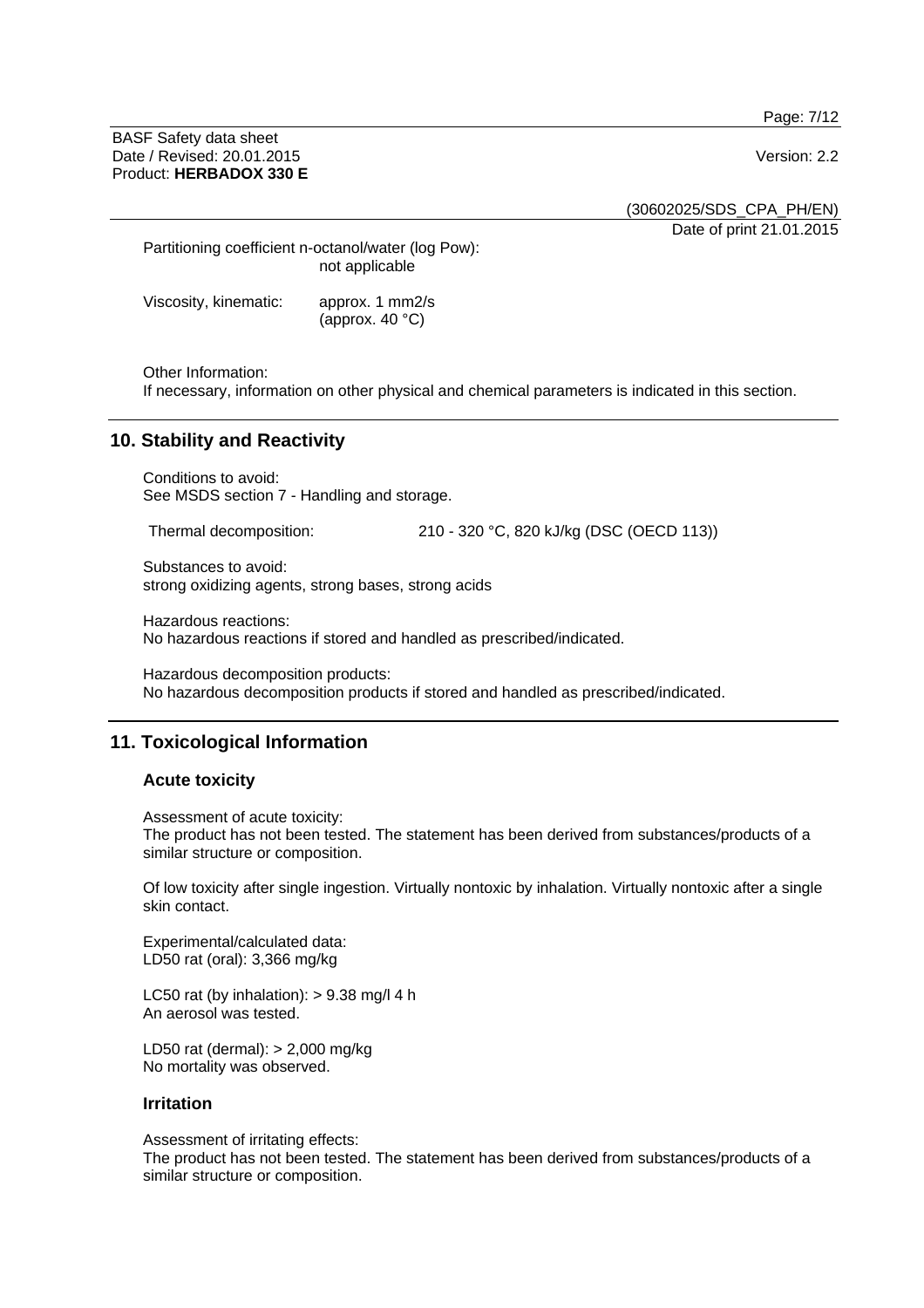Page: 8/12

BASF Safety data sheet Date / Revised: 20.01.2015 Version: 2.2 Product: **HERBADOX 330 E**

(30602025/SDS\_CPA\_PH/EN)

Date of print 21.01.2015

May cause severe damage to the eyes. Not irritating to the skin.

Experimental/calculated data: Skin corrosion/irritation rabbit:

Serious eye damage/irritation rabbit:

#### **Respiratory/Skin sensitization**

Assessment of sensitization: The product has not been tested. The statement has been derived from substances/products of a similar structure or composition.

There is no evidence of a skin-sensitizing potential.

Experimental/calculated data: Draize test human:

#### **Germ cell mutagenicity**

Assessment of mutagenicity:

The product has not been tested. The statement has been derived from the properties of the individual components. Mutagenicity tests revealed no genotoxic potential.

#### **Carcinogenicity**

Assessment of carcinogenicity:

The product has not been tested. The statement has been derived from the properties of the individual components.

Information on: pendimethalin

Assessment of carcinogenicity:

In long-term studies in rats the substance induced thyroid tumors. The effect is caused by an animal specific mechanism that has no human counter part. In long-term studies in mice in which the substance was given by feed, a carcinogenic effect was not observed. ----------------------------------

**Reproductive toxicity** 

Assessment of reproduction toxicity: The product has not been tested. The statement has been derived from the properties of the individual components. The results of animal studies gave no indication of a fertility impairing effect.

#### **Developmental toxicity**

Assessment of teratogenicity:

The product has not been tested. The statement has been derived from the properties of the individual components. Animal studies gave no indication of a developmental toxic effect at doses that were not toxic to the parental animals.

The product contains: pendimethalin May produce an allergic reaction.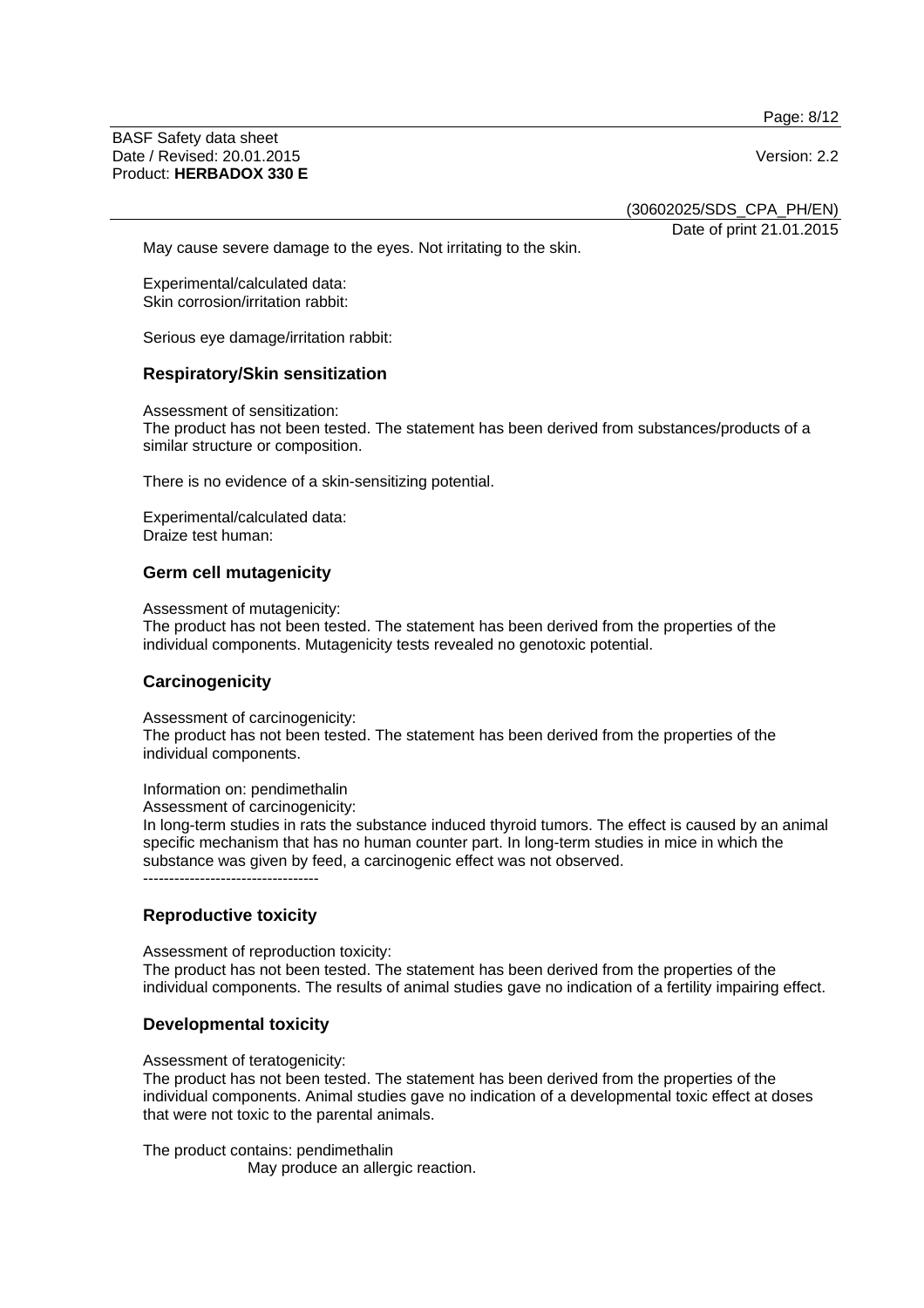Page: 9/12

BASF Safety data sheet Date / Revised: 20.01.2015 Version: 2.2 Product: **HERBADOX 330 E**

(30602025/SDS\_CPA\_PH/EN)

Date of print 21.01.2015

#### **Specific target organ toxicity (single exposure):**

Assessment of STOT single: Causes temporary irritation of the respiratory tract.

# **Repeated dose toxicity and Specific target organ toxicity (repeated exposure)**

Assessment of repeated dose toxicity: The product has not been tested. The statement has been derived from the properties of the individual components.

Information on: xylene Assessment of repeated dose toxicity: The substance may cause damage to the peripheral nervous system after repeated ingestion of high doses.

Information on: Solvent naphtha (petroleum), light arom.; Low boiling point naphtha - unspecified Assessment of repeated dose toxicity:

Effects on the kidney of male rats were detected after repeated exposure. These effects are specific for the male rat and are known to be of no relevance to humans. After repeated exposure the prominent effect is local irritation. The product has not been tested. The statement has been derived from substances/products of a similar structure or composition.  $-$ 

#### **Aspiration hazard**

May also damage the lung at swallowing (aspiration hazard).

#### **Other relevant toxicity information**

Misuse can be harmful to health.

# **12. Ecological Information**

#### **Ecotoxicity**

Assessment of aquatic toxicity: The product has not been tested. The statement has been derived from the properties of the individual components. Very toxic to aquatic organisms. May cause long-term adverse effects in the aquatic environment.

Information on: pendimethalin Toxicity to fish: LC50 (96 h) 0.89 mg/l, Oncorhynchus mykiss (static) ----------------------------------

Information on: pendimethalin Aquatic invertebrates: EC50 (48 h) 0.4 mg/l, Daphnia magna (static)

EC50 (48 h) 7.73 mg/l, Daphnia magna (OECD Guideline 202, part 1, static)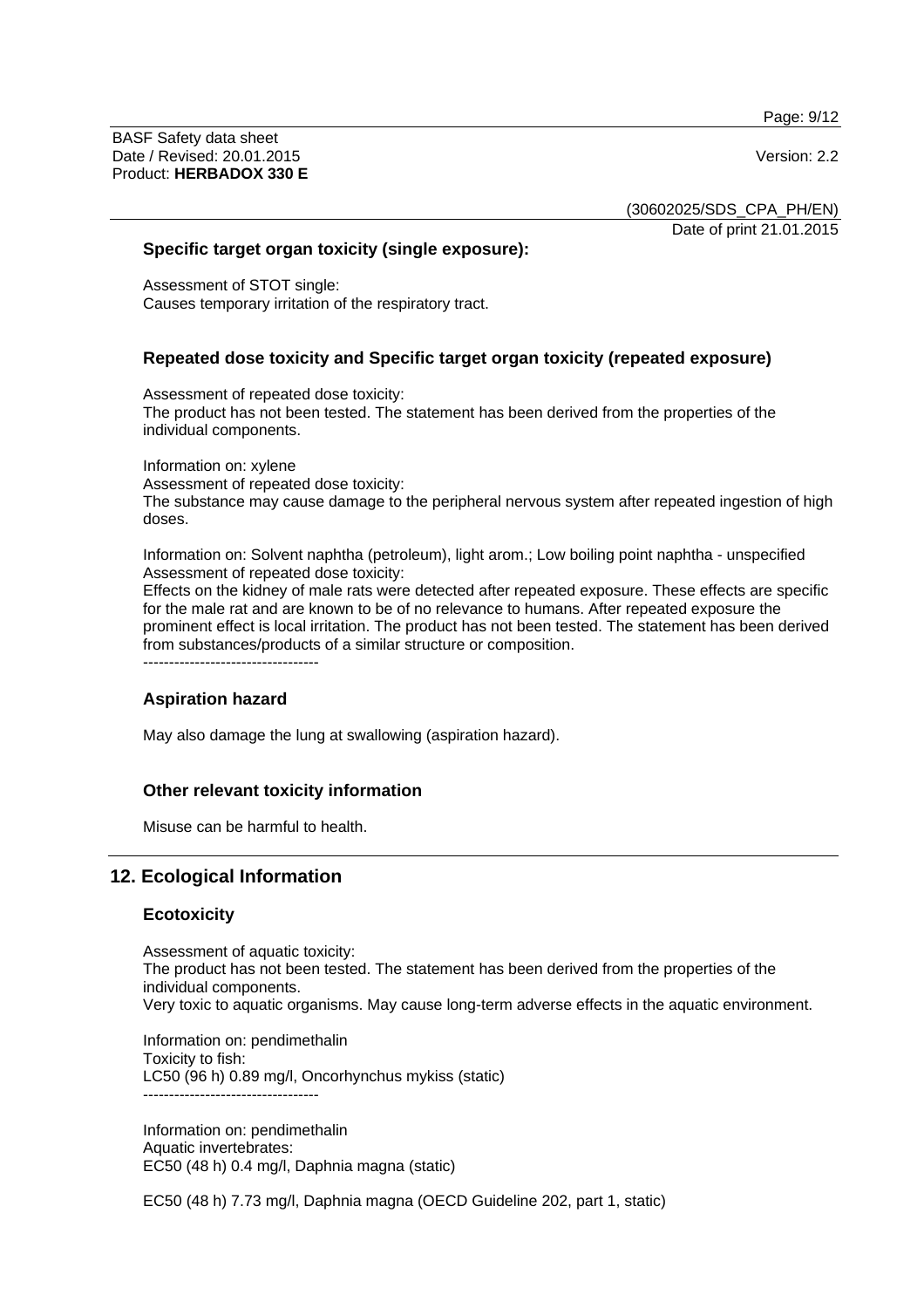Page: 10/12

BASF Safety data sheet Date / Revised: 20.01.2015 Version: 2.2 Product: **HERBADOX 330 E**

(30602025/SDS\_CPA\_PH/EN)

Date of print 21.01.2015

----------------------------------

Information on: pendimethalin Aquatic plants: EC50 (5 d) 0.005 mg/l, Skeletonema costatum (static) ----------------------------------

### **Mobility**

Assessment transport between environmental compartments: The product has not been tested. The statement has been derived from the properties of the individual components.

Information on: pendimethalin Assessment transport between environmental compartments: The substance will slowly evaporate into the atmosphere from the water surface. Following exposure to soil, adsorption to solid soil particles is probable, therefore contamination of groundwater is not expected. ----------------------------------

### **Persistence and degradability**

Assessment biodegradation and elimination (H2O): The product has not been tested. The statement has been derived from the properties of the individual components.

Information on: pendimethalin Assessment biodegradation and elimination (H2O): Not readily biodegradable (by OECD criteria). ----------------------------------

# **Bioaccumulation potential**

Assessment bioaccumulation potential: The product has not been tested. The statement has been derived from the properties of the individual components.

Information on: pendimethalin Assessment bioaccumulation potential: Based on a weight of evidence, the compound will not bioaccumulate. ----------------------------------

# **Additional information**

Other ecotoxicological advice: Do not discharge product into the environment without control.

# **13. Disposal Considerations**

Must be sent to a suitable incineration plant, observing local regulations.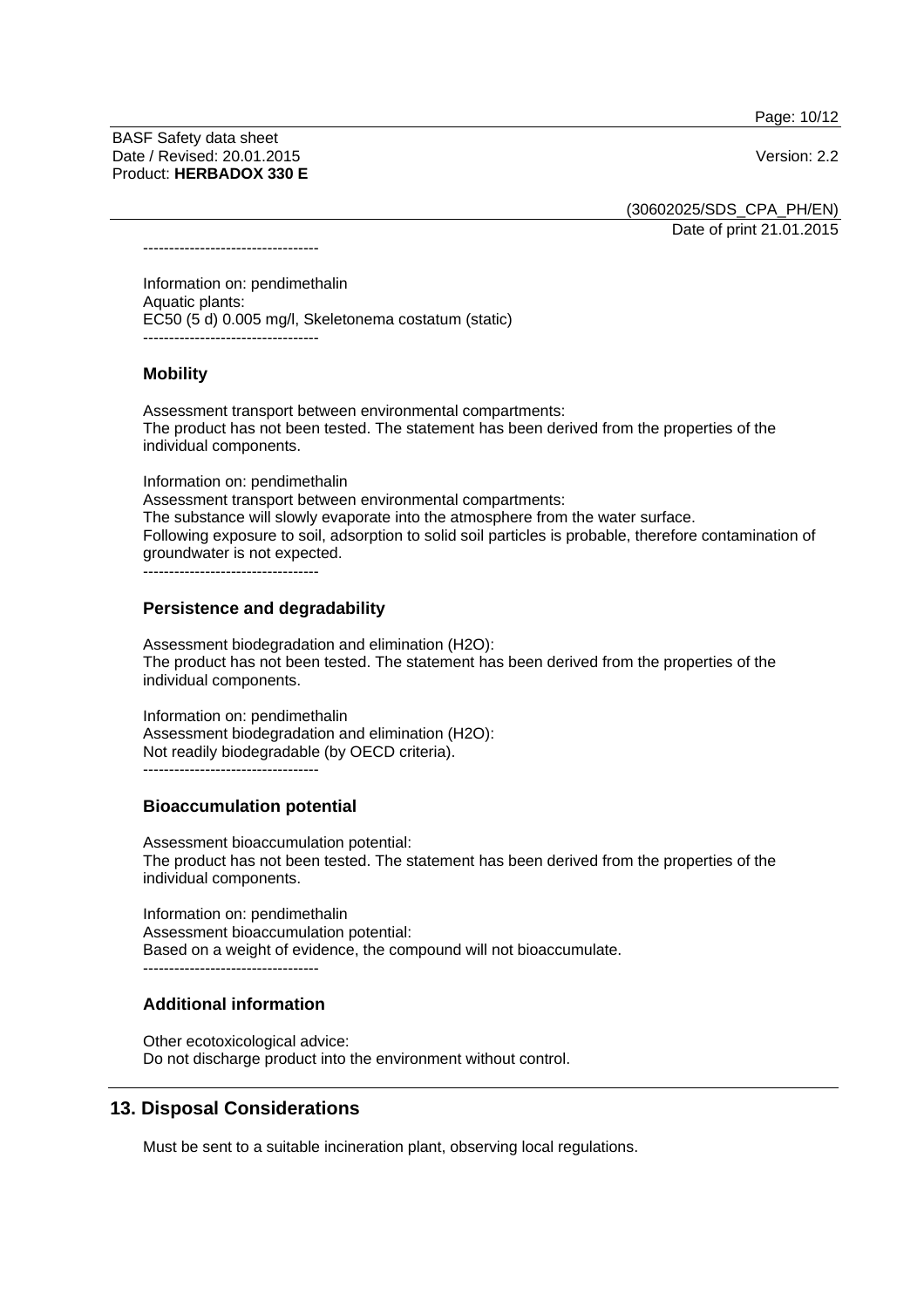Page: 11/12

BASF Safety data sheet Date / Revised: 20.01.2015 Version: 2.2 Product: **HERBADOX 330 E**

(30602025/SDS\_CPA\_PH/EN)

Date of print 21.01.2015

Contaminated packaging:

Contaminated packaging should be emptied as far as possible and disposed of in the same manner as the substance/product.

# **14. Transport Information**

| <b>Domestic transport:</b><br>Hazard class:<br>Packing group:<br>ID number:<br>Hazard label:<br>Proper shipping name: | 3<br>Ш<br><b>UN 1993</b><br>3, EHSM<br>FLAMMABLE LIQUID, N.O.S. (contains XYLENE,<br>PENDIMETHALIN, SOLVENT NAPHTHA)               |
|-----------------------------------------------------------------------------------------------------------------------|------------------------------------------------------------------------------------------------------------------------------------|
| Sea transport<br><b>IMDG</b>                                                                                          |                                                                                                                                    |
| Hazard class:<br>Packing group:<br>ID number:<br>Hazard label:<br>Marine pollutant:<br>Proper shipping name:          | 3<br>Ш<br><b>UN 1993</b><br>3, EHSM<br><b>YES</b><br>FLAMMABLE LIQUID, N.O.S. (contains XYLENE,<br>PENDIMETHALIN, SOLVENT NAPHTHA) |
| Air transport<br><b>IATA/ICAO</b>                                                                                     |                                                                                                                                    |
| Hazard class:<br>Packing group:<br>ID number:<br>Hazard label:<br>Proper shipping name:                               | 3<br>Ш<br><b>UN 1993</b><br>3<br>FLAMMABLE LIQUID, N.O.S. (contains XYLENE,<br>PENDIMETHALIN, SOLVENT NAPHTHA)                     |

# **15. Regulatory Information**

# **Regulations of the European union (Labelling)**

| <b>EEC Directives:</b> |
|------------------------|
|                        |

Hazard symbol(s)<br>Xn Xn Harmful.<br>N Dangerou

Dangerous for the environment.

R-phrase(s)